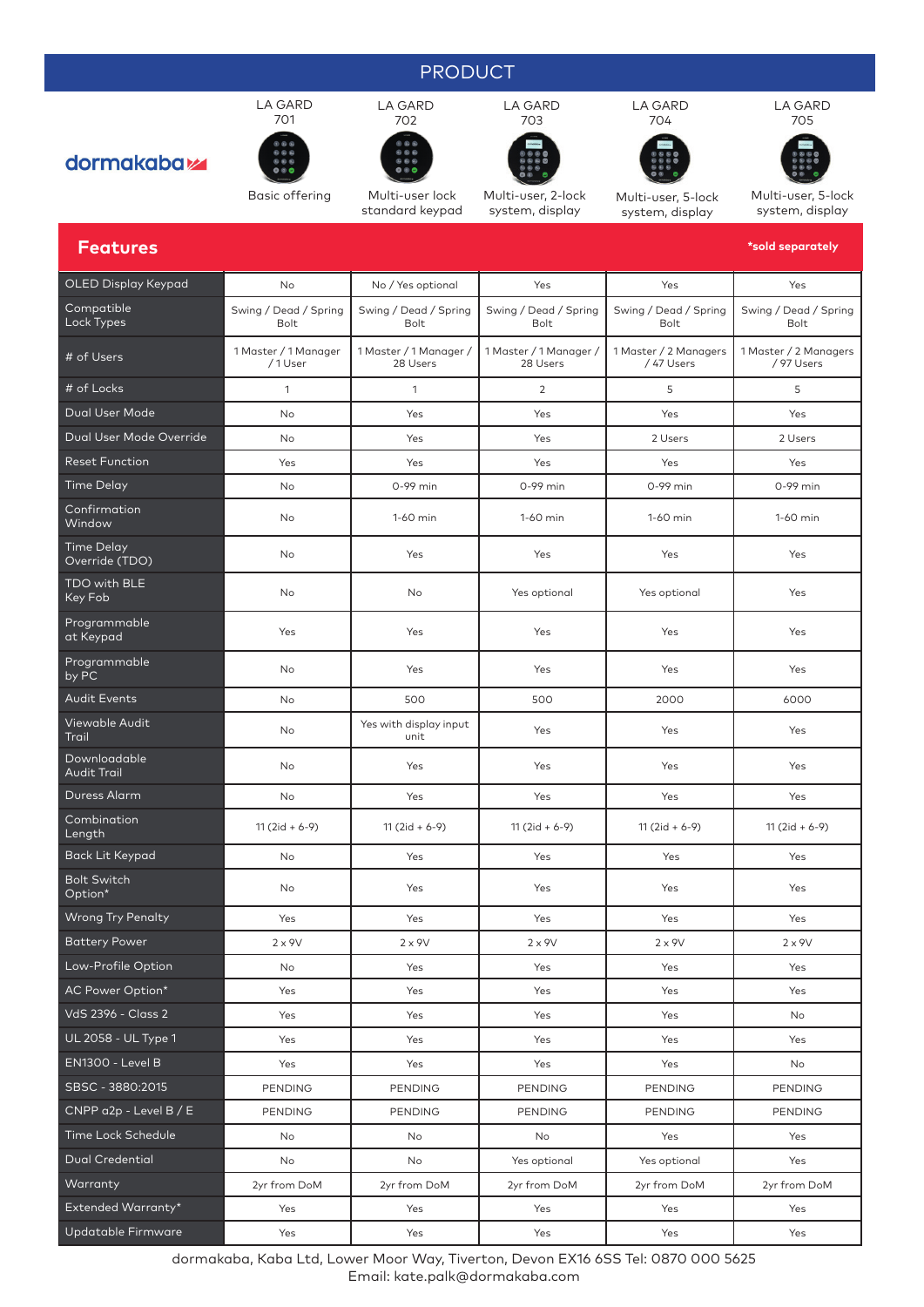## PRODUCT

Code Combi B90

Paxos IP

Cencon Axessor IP

Axessor CIT Axessor

Auditcon 552

252

Auditcon Auditcon 52

## dormakaba<sub>k</sub>

圖  $\sqrt{ }$ 









USB







#### **Features**

| <b>Keypad housing</b><br>style   | Square                         | Vertical                      | Vertical                           | Round                          | Round                            | Round                           | Round<br>Vertical             | Round<br>Vertical             | Round<br>Vertical             |
|----------------------------------|--------------------------------|-------------------------------|------------------------------------|--------------------------------|----------------------------------|---------------------------------|-------------------------------|-------------------------------|-------------------------------|
| Bolt style                       | Deadbolt                       | Motor bolt                    | Deadbolt                           | Motor bolt<br>Spring bolt      | Motor bolt<br>Spring bolt        | Motor bolt<br>Spring bolt       | Dead bolt<br>Slide bolt       | Dead bolt<br>Slide bolt       | Dead bolt<br>Slide bolt       |
| <b>Access users</b>              | 90                             | 97                            | Unlimited<br>OTC, Bank<br>mode 100 | 36                             | 18 or<br>unlimited<br><b>OTC</b> | 18                              | 99                            | 20                            | $\sqrt{2}$                    |
| Combination length               | 8                              | 8/10                          | 6                                  | 8                              | 8                                | 8                               | 8                             | 8                             | 6                             |
| Uploadable<br>programming        | Yes                            | Yes/<br>networked             | Yes /soft-<br>ware, lock<br>or key | Yes /<br>networked             | Yes /<br>networked<br>software   | Yes<br>software                 | Yes<br>software               | Yes<br>software               | No                            |
| <b>Power Source</b>              | Battery/<br>Mains              | Battery/<br>Mains             | Self<br>powered                    | Battery/<br>Mains              | Battery/<br>Mains                | Battery/<br>Mains               | Self<br>powered               | Self<br>powered               | Self<br>powered               |
| Supermaster Reset                | Key                            | No                            | N/A                                | No                             | No                               | No                              | Yes                           | Yes                           | Yes                           |
| <b>Master Code</b>               | Yes                            | Yes                           | No                                 | Yes                            | Yes                              | Yes                             | Yes                           | Yes                           | No                            |
| Wrong try lockout                | Yes                            | Yes                           | Yes                                | Yes                            | Yes                              | Yes                             | Yes                           | Yes                           | Yes                           |
| Supervisor /<br>Subordinate mode | No                             | Yes                           | No                                 | Yes                            | Yes / mixed<br>mode              | Yes                             | Yes                           | Yes                           | Yes                           |
| Single / dual custody<br>mode    | Yes                            | Yes                           | Yes                                | Yes                            | Yes                              | Yes                             | Yes                           | Yes                           | Yes                           |
| Time Delay                       | 1-99 min<br>delay              | 1-99 min<br>delay             | 1-99 min<br>delay                  | 1-99 min<br>delay              | 1-99 min<br>delay                | 1-99 min<br>delay               | 1-99 min<br>delay             | 1-99 min<br>delay             | 1-99 min<br>delay             |
|                                  | 1-19 min-<br>opening<br>window | 1-20 min<br>opening<br>window | 1-20 min<br>opening<br>window      | 1-20 min<br>opening<br>window  | 1-20 min<br>opening<br>window    | $1-20$ min<br>opening<br>window | 1-20 min<br>opening<br>window | 1-20 min<br>opening<br>window | 1-20 min<br>opening<br>window |
| Time delay override              | Optional                       | Yes                           | No                                 | Yes courier<br>code            | Yes courier<br>code              | Yes courier<br>code             | No                            | No                            | No                            |
| Time delay display               | No                             | Yes                           | No                                 | Yes                            | Yes                              | Yes                             | No                            | No                            | No                            |
| Time & Date                      | Yes                            | Yes                           | Yes                                | Yes                            | Yes                              | Yes                             | Yes                           | No                            | No                            |
| <b>Remote Disabling</b>          | Yes                            | Yes                           | Yes                                | Yes through<br>alarm or<br>LAN | Yes through<br>alarm or<br>LAN   | Yes through<br>alarm            | No                            | No                            | No                            |
| Weekly locking<br>periods        | No                             | Yes                           | No                                 | Yes                            | Yes                              | Yes                             | Yes                           | No                            | No                            |
| Yearly locking<br>periods        | No                             | Yes                           | Yes                                | Yes                            | Yes                              | Yes                             | No                            | No                            | No                            |
| <b>Approvals / Certification</b> |                                |                               |                                    |                                |                                  |                                 |                               |                               |                               |
| <b>EN1300</b>                    | $\mathsf B$                    | B, C, D                       | B                                  | B                              | B                                | B                               | $\mathsf B$                   | $\mathsf B$                   | B                             |
| <b>VdS Classes</b>               | $\overline{2}$                 | 2, 3, 4                       | $\overline{2}$                     | $\overline{2}$                 | $\overline{2}$                   | $\overline{2}$                  | $\overline{2}$                | $\overline{2}$                | $\overline{2}$                |
| UL                               | Type 1                         | Type 1                        | Type 1                             | Type 1                         | Type 1                           | Type 1                          | Type 1                        | Type 1                        | Type 1                        |